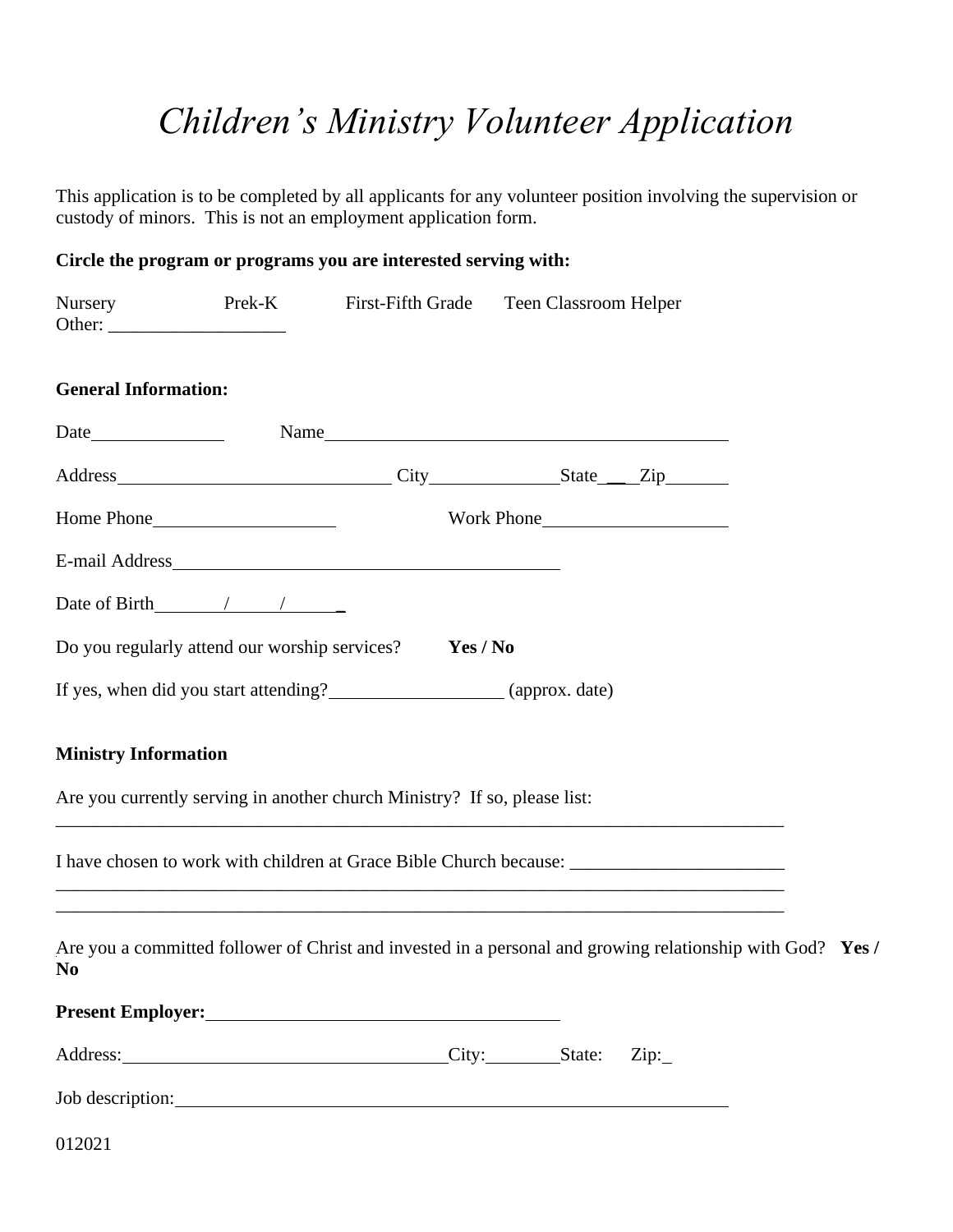#### **Personal Disclosure Information:** *Please circle appropriate response*

|                      | Yes / No<br>1. Do you have children of your own?<br>Ages:                                                                                                                                                           |
|----------------------|---------------------------------------------------------------------------------------------------------------------------------------------------------------------------------------------------------------------|
|                      | 2. Have you ever been treated for a psychiatric disorder? Yes / No                                                                                                                                                  |
|                      | 3. Have you ever been arrested, convicted, or plead guilty to a crime? Yes / No                                                                                                                                     |
|                      | If yes, explain:<br><u> 1989 - Johann Stein, fransk politik (d. 1989)</u>                                                                                                                                           |
| 1.                   | Have you ever been accused, charged, or alleged to have, or have you ever committed any act of<br>neglecting, abusing, or molesting any child? Yes / No                                                             |
| 2.<br>N <sub>0</sub> | Have you ever been concerned that you may have an addiction to drugs, alcohol, pornography or any<br>other addiction; or has anyone ever suggested that you may have a problem with any of the above?<br>Yes/       |
| 3.<br>N <sub>0</sub> | Have you ever been convicted of the possession, use, or sale of drugs within the last 7 years?<br>Yes/                                                                                                              |
| 4.                   | Within the past 30 days have you abused alcohol, legal or illegal drugs? Yes / No                                                                                                                                   |
| 5.                   | Has your driver's license been suspended or revoked within the last 12 months? $Y/N$                                                                                                                                |
| 6.<br>explain:       | Is there any fact, circumstance, or pattern involving your background that would make it inappropriate<br>for you to serve with minors or would compromise the integrity of the church?<br>Yes / No<br>If so please |

\_\_\_\_\_\_\_\_\_\_\_\_\_\_\_\_\_\_\_\_\_\_\_\_\_\_\_\_\_\_\_\_\_\_\_\_\_\_\_\_\_\_\_\_\_\_\_\_\_\_\_\_\_\_\_\_\_\_\_\_\_\_\_\_\_\_\_\_\_\_\_\_\_\_\_\_\_\_\_\_\_\_\_\_\_\_\_\_\_\_

*\_\_\_\_\_\_\_\_\_\_\_\_\_\_\_\_\_\_\_\_\_\_\_\_\_\_\_\_\_\_\_\_\_\_\_\_\_\_\_\_\_\_\_\_\_\_\_\_\_\_\_\_\_\_\_\_\_\_\_\_\_\_\_\_\_\_\_\_\_\_\_\_\_\_\_\_\_\_\_\_\_*

## **Church History and Prior Children's Work:**

Previous church work involving children *(list church name, city, state, and type of work performed:* 

\_\_\_\_\_\_\_\_\_\_\_\_\_\_\_\_\_\_\_\_\_\_\_\_\_\_\_\_\_\_\_\_\_\_\_\_\_\_\_\_\_\_\_\_\_\_\_\_\_\_\_\_\_\_\_\_\_\_\_\_\_\_\_\_\_\_\_\_\_\_\_\_\_\_\_\_\_\_\_\_\_

Previous non-church work involving children (*list each organization name, city, state, and type of work performed) \_\_\_\_\_\_\_\_\_\_\_\_\_\_\_\_\_\_\_\_\_\_\_\_\_\_\_\_\_\_\_\_\_\_\_\_\_\_\_\_\_\_\_\_\_\_\_\_\_\_\_\_\_\_\_\_\_\_\_\_\_\_\_\_\_\_\_\_\_\_\_\_\_*